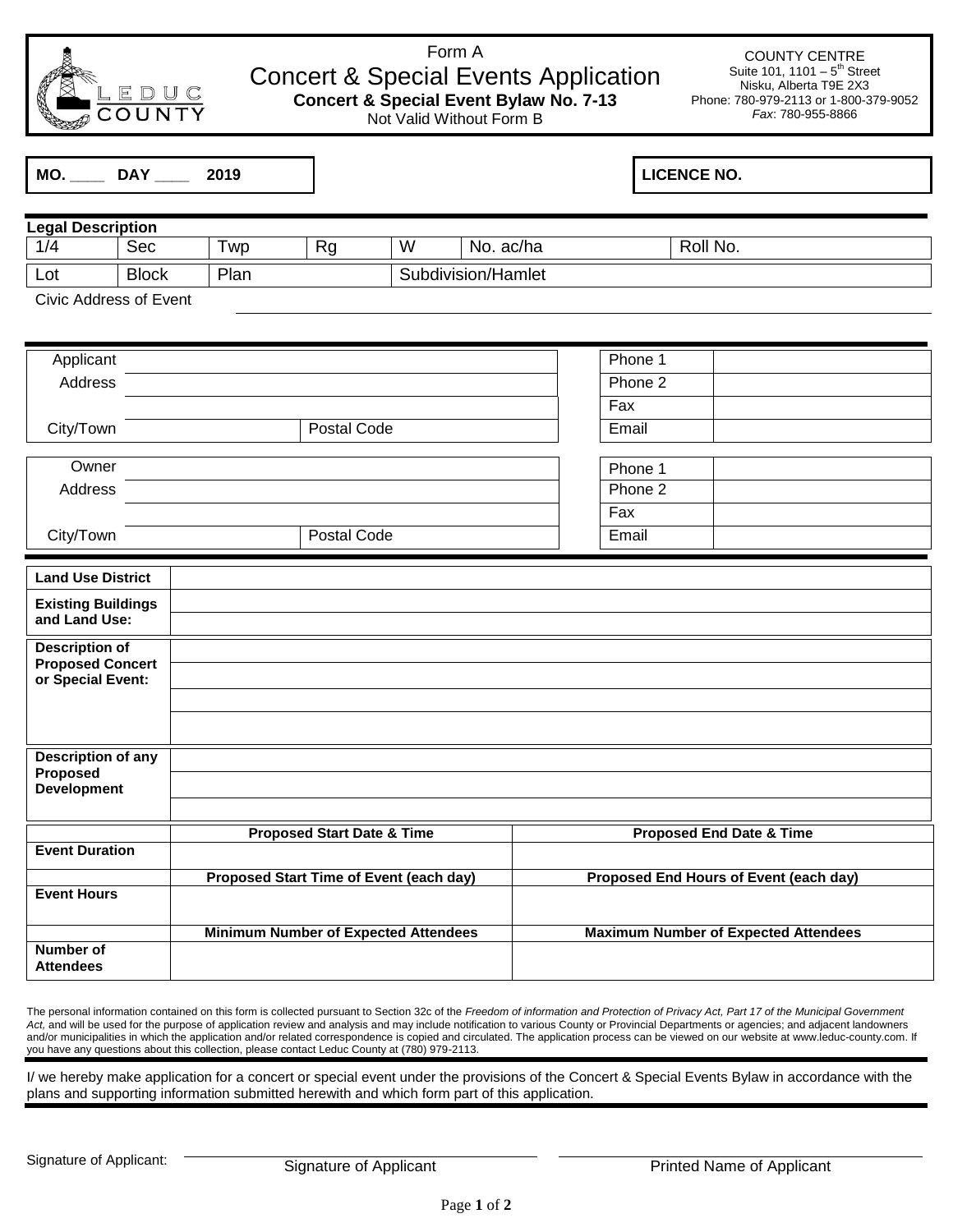| Signature of Land                                             |                                  |                                     |  |  |
|---------------------------------------------------------------|----------------------------------|-------------------------------------|--|--|
| Owner:                                                        | Signature of Land Owner          | Printed Name of Land Owner          |  |  |
| Signature of Event<br>Company Director #1                     | Signature of Company Director #1 | Printed Name of Company Director #1 |  |  |
| Signature of Event<br>Company Director #2<br>(if applicable): | Signature of Company Director #2 | Printed Name of Company Director #2 |  |  |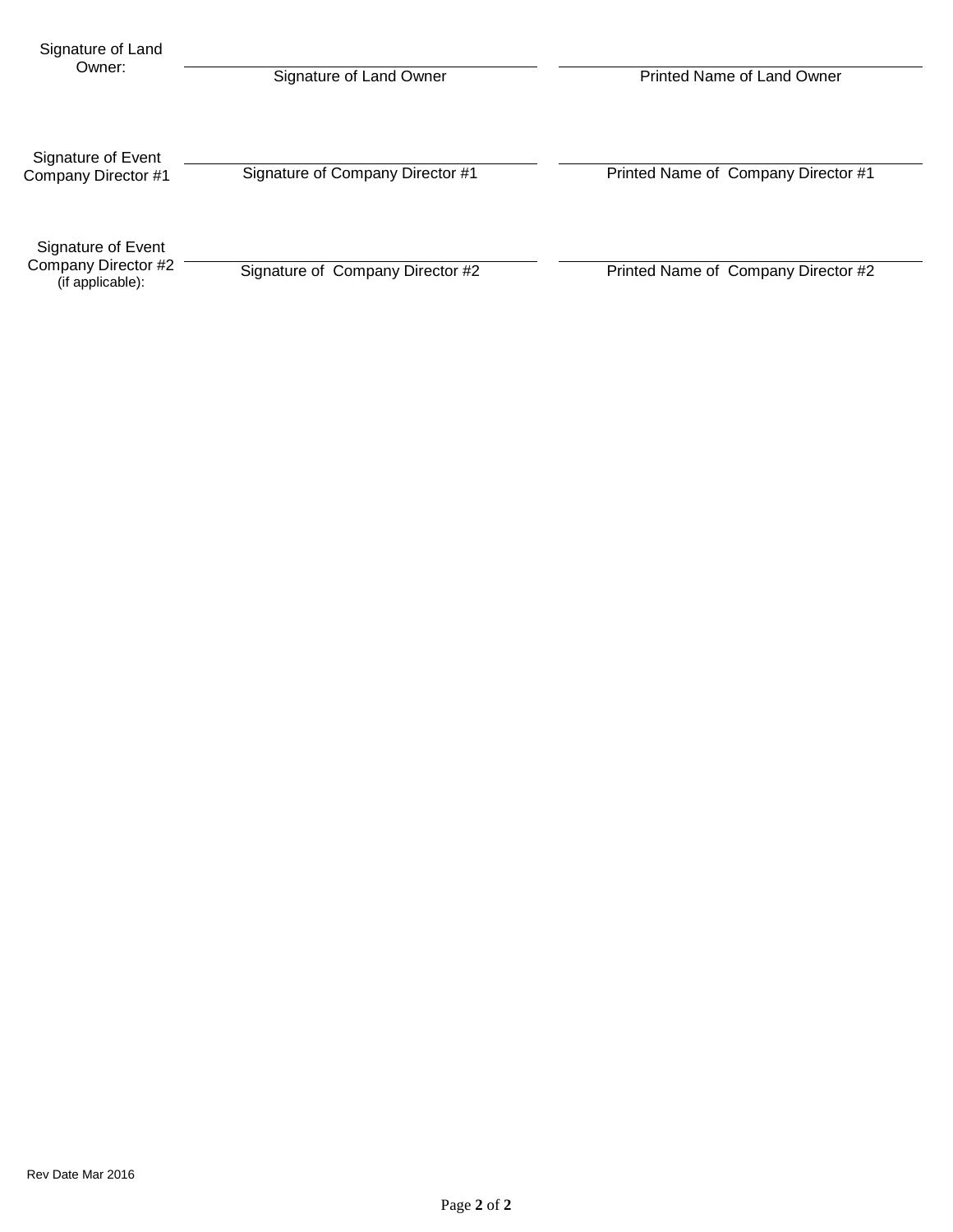

## Form B **Application Checklist** Concert & Special Event Application **Concert & Special Event Bylaw No. 7-13**

COUNTY CENTRE Suite 101, 1101  $-5<sup>th</sup>$  Street Nisku, Alberta T9E 2X3 Phone: 780-979-2113 or 1-800-379-9052 *Fax*: 780-955-8866

Not Valid Without Form A

| MO. | <b>DAY</b> | 2019 |  |
|-----|------------|------|--|

**MO. \_\_\_\_ DAY \_\_\_\_ 2019 LICENCE NO.**

| <b>Description and</b> |  |
|------------------------|--|
|                        |  |
| <b>Location of</b>     |  |
| <b>Proposed Event</b>  |  |
|                        |  |
|                        |  |

**The following checklist must be completed ahead of, and submitted along with the submission of any proposed concert or special event within Leduc County. Failure to present** *all* **required information may result in the refusal to process an application for a License to hold a concert or special event within Leduc County.** 

|                                                                                                                                                                       | If no is answered below, please provide explanation in available space. Please use addition space on reverse if required. |
|-----------------------------------------------------------------------------------------------------------------------------------------------------------------------|---------------------------------------------------------------------------------------------------------------------------|
| <b>Completed &amp; Signed Application Form</b>                                                                                                                        | YES □ NO □ N/A □ Any Additional Information:                                                                              |
| Application made greater than 90 days<br>before proposed event?                                                                                                       | YES $\Box$ NO $\Box$ N/A $\Box$ Any Additional Information:                                                               |
| Licensing Fee of \$300 submitted                                                                                                                                      | YES $\Box$ NO $\Box$ N/A $\Box$ Any Additional Information:                                                               |
| Current Land Title Certificate. (\$10 per<br>Title search)                                                                                                            | YES $\square$ NO $\square$ N/A $\square$ Any Additional Information:                                                      |
| Written statement outlining the specific<br>nature, kind and character of proposed<br>event                                                                           | YES $\Box$ NO $\Box$ N/A $\Box$ Any Additional Information:                                                               |
| Proof of ownership or consent from<br>landowner to operate event from subject<br>lands                                                                                | YES $\square$ NO $\square$ N/A $\square$ Any Additional Information:                                                      |
| The proposed dates and operational<br>hours of the proposed event                                                                                                     | YES $\Box$ NO $\Box$ N/A $\Box$ Any Additional Information:                                                               |
| Proposed number of participants /<br>spectators / customers for the events                                                                                            | YES □ NO □ N/A □ Any Additional Information:                                                                              |
| Proof of adequate financial means to<br>undertake the event                                                                                                           | YES $\Box$ NO $\Box$ N/A $\Box$ Any Additional Information:                                                               |
| Site Plan clearly indicating the<br>arrangement of all facilities and<br>development associated with the<br>proposed event (Inc Parking &<br><b>Emergency Access)</b> | YES $\Box$ NO $\Box$ N/A $\Box$ Any Additional Information:                                                               |
| <b>Elevation Plans / Drawings of any</b><br>proposed development associated with<br>the event (stages / tents / structures etc)                                       | YES $\square$ NO $\square$ N/A $\square$ Any Additional Information:                                                      |
| Details of any licensing request to Alberta<br><b>Liquor and Gaming Commission</b>                                                                                    | YES $\Box$ NO $\Box$ N/A $\Box$ Any Additional Information:                                                               |
| Proof of Liability Insurance for proposed<br>event                                                                                                                    | YES $\square$ NO $\square$ N/A $\square$ Any Additional Information:                                                      |
| Written plan(s) for the provision of:                                                                                                                                 |                                                                                                                           |
| <b>Security</b>                                                                                                                                                       | YES $\square$ NO $\square$ N/A $\square$ Any Additional Information:                                                      |